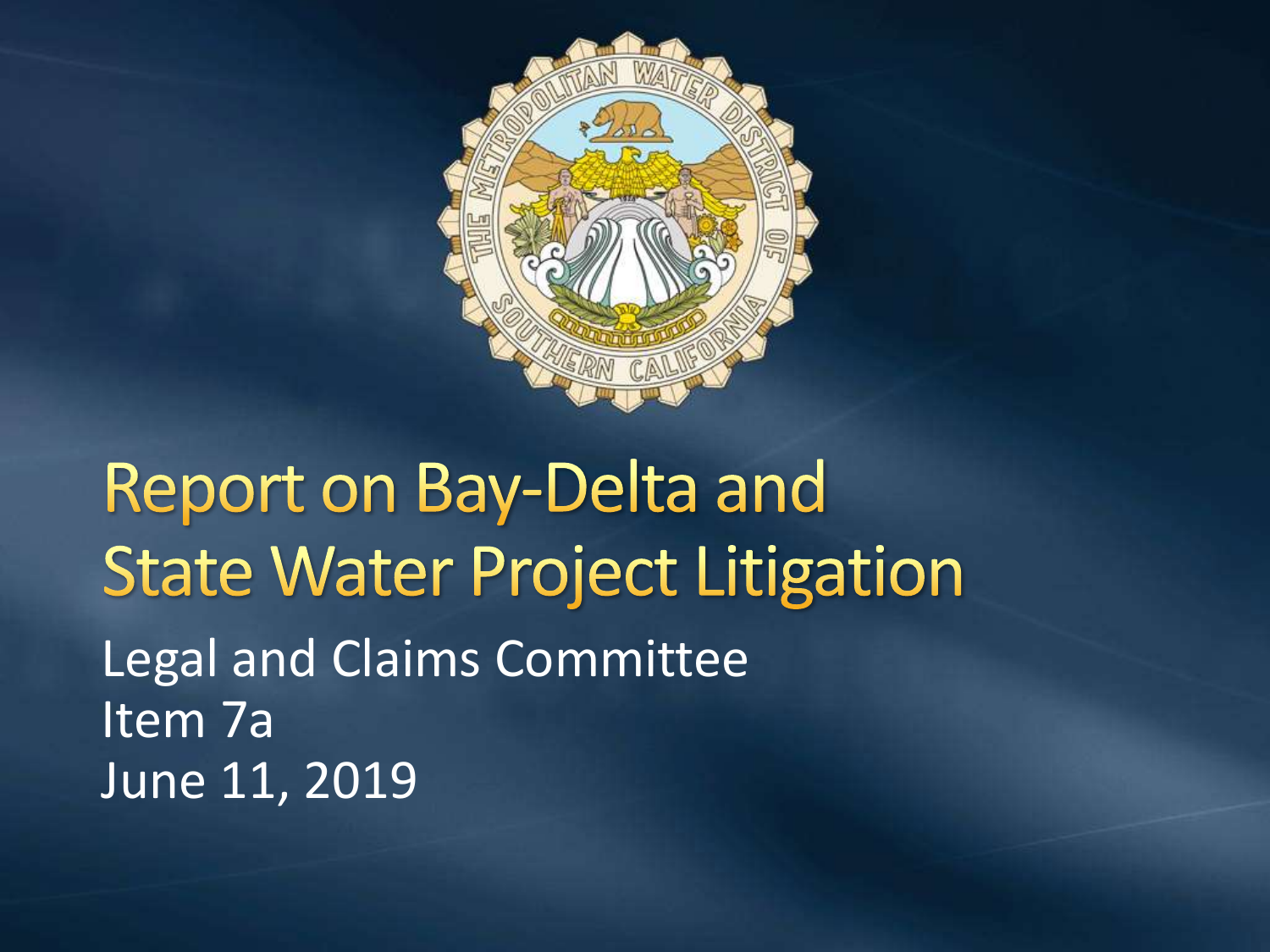## **Overview**

- 72 Cases
- **Hundreds of parties**
- **Myriad claims and defenses**
- MWD a party in 34
- Working with SWC in 10
- Monitoring & potentially intervening directly or through State Water Contractors in 29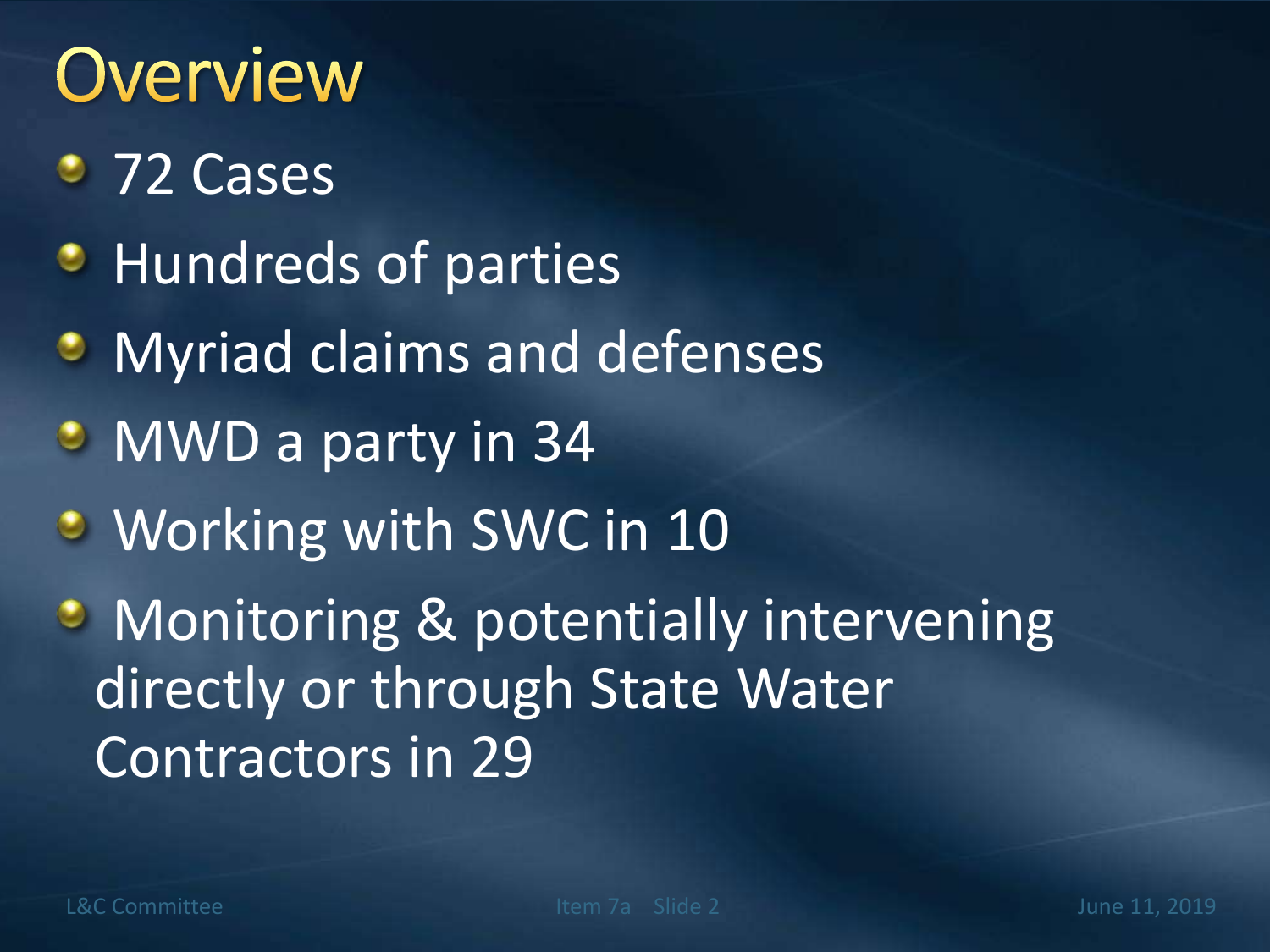## Overview

- Bay-Delta (54)
	- California WaterFix
	- **Bay-Delta Water Quality Control Plan** Update – Phase I
	- Delta Plan
	- Delta Islands Purchase
	- <sup>o</sup> Drought Water Curtailment
	- **C** Delta Plan Update
- State Water Project (18)
	- **C** Oroville Dam Spillway Failure
	- **SWP Contract Extension Amendment**
	- COA Addendum/ WaterFix-CVP No Harm Agreement
	- **COROVILLE Hydroelectric Relicensing**
	- Monterey Amendment



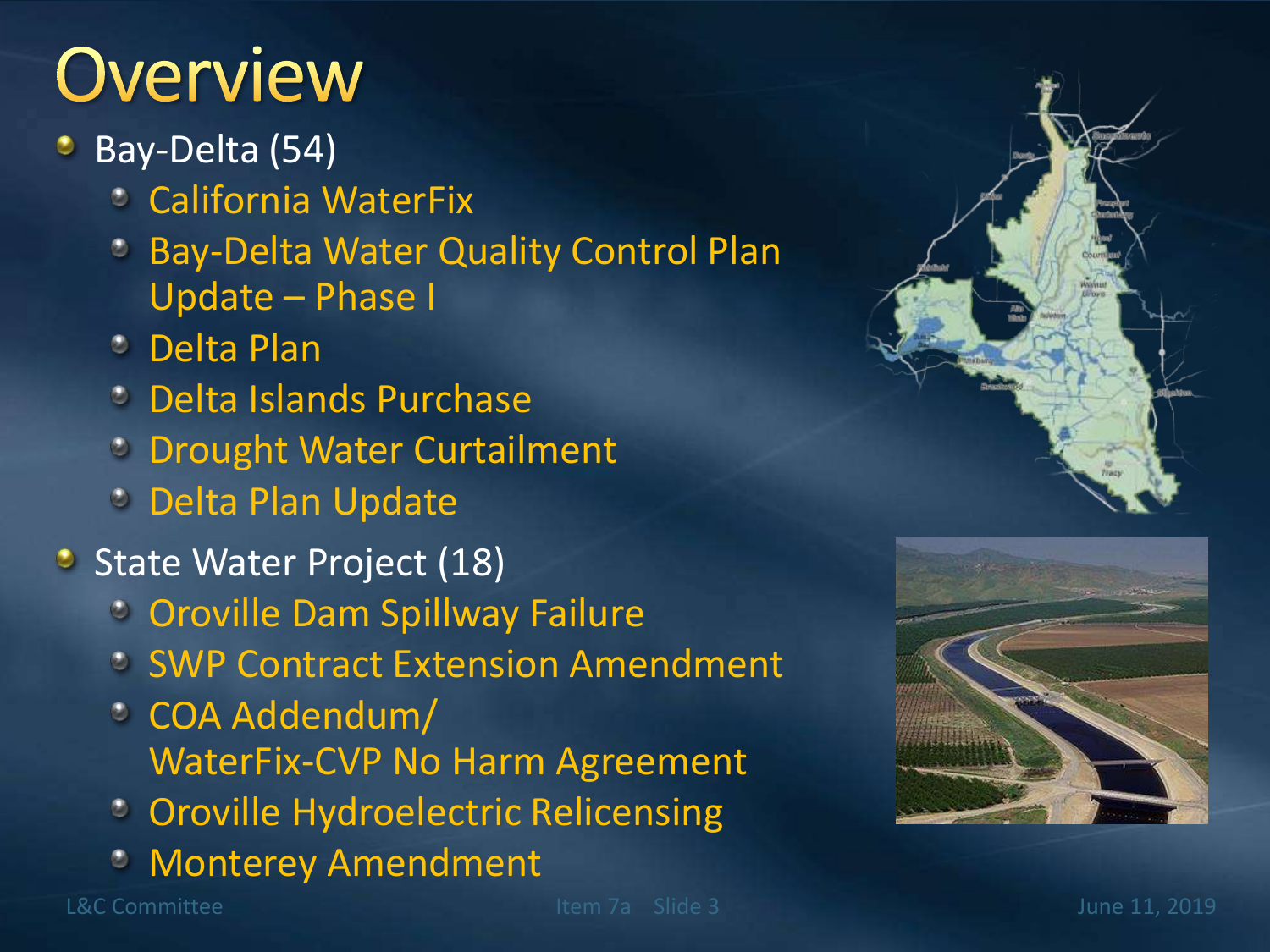## 2017 Oroville Dam Cases

- **10 cases currently coordinated** in Sacramento
- One case seeks up to \$51 billion in civil penalties
- **Allegations include millions in** damages
- **Discovery underway**
- **Motion for class certification** pending
- **Trial plans due June/July 2019**



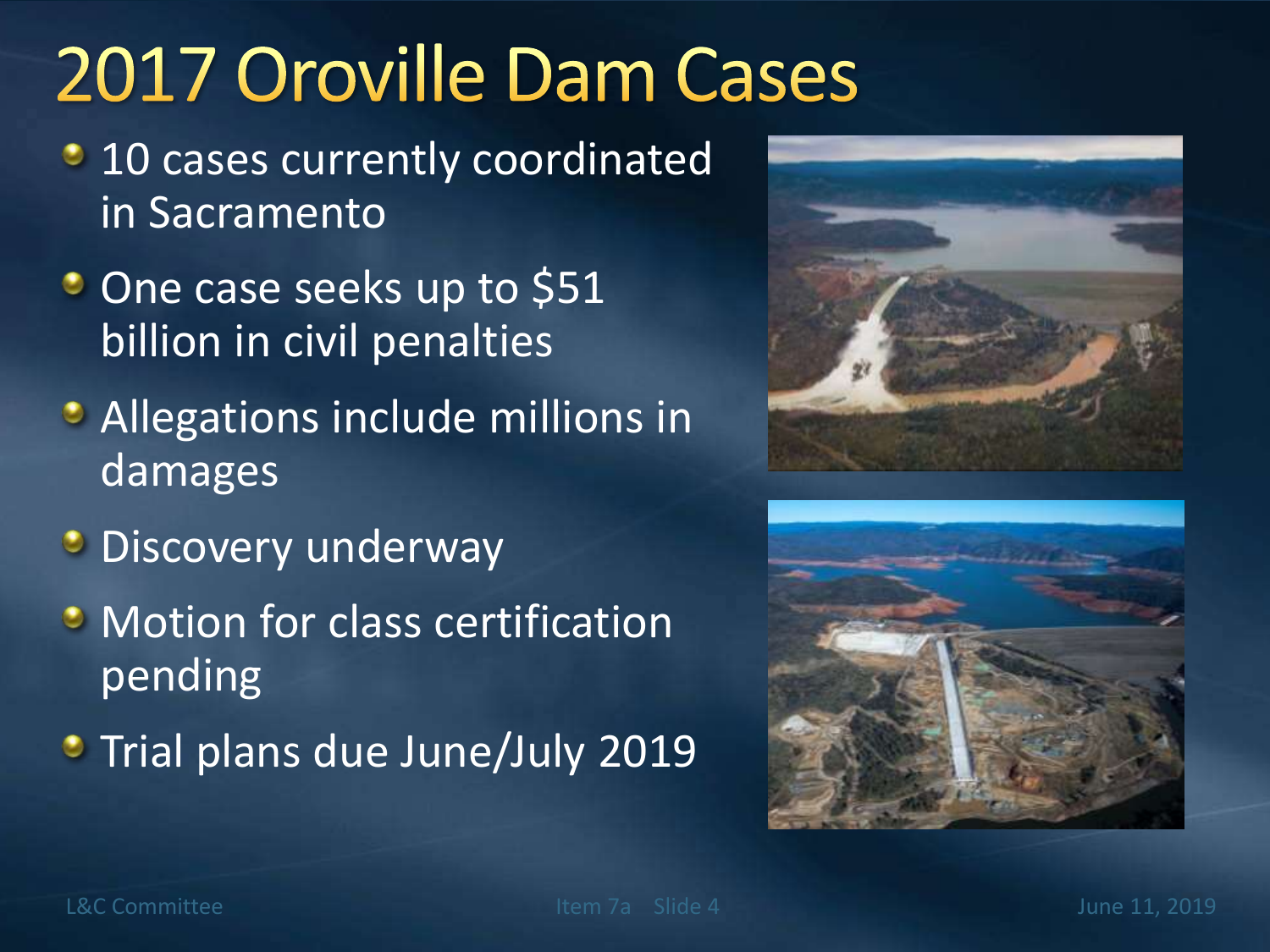### 2018-2019 SWP Contract Extension Cases

### • 2018 - DWR Validation Action

- MWD & 7 other SWCs answered in support
- 4 answers in opposition alleging extension is for WaterFix
- **Proposed trial dates to be** submitted by November 2019
- 2019 2 cases allege DWR violated CEQA, Delta Reform Act, and public trust doctrine
	- MWD intervening in 2019 cases

FINAL ENVIRONMENTAL IMPACT REPORT **State of California Natural Resources Agency Department of Water Resources** November 2018

WATER SUPPLY CONTRACT EXTENSION PROJECT

**UIOARIUDAL KOJIE** 

Окраїнського Малек Ниволіськ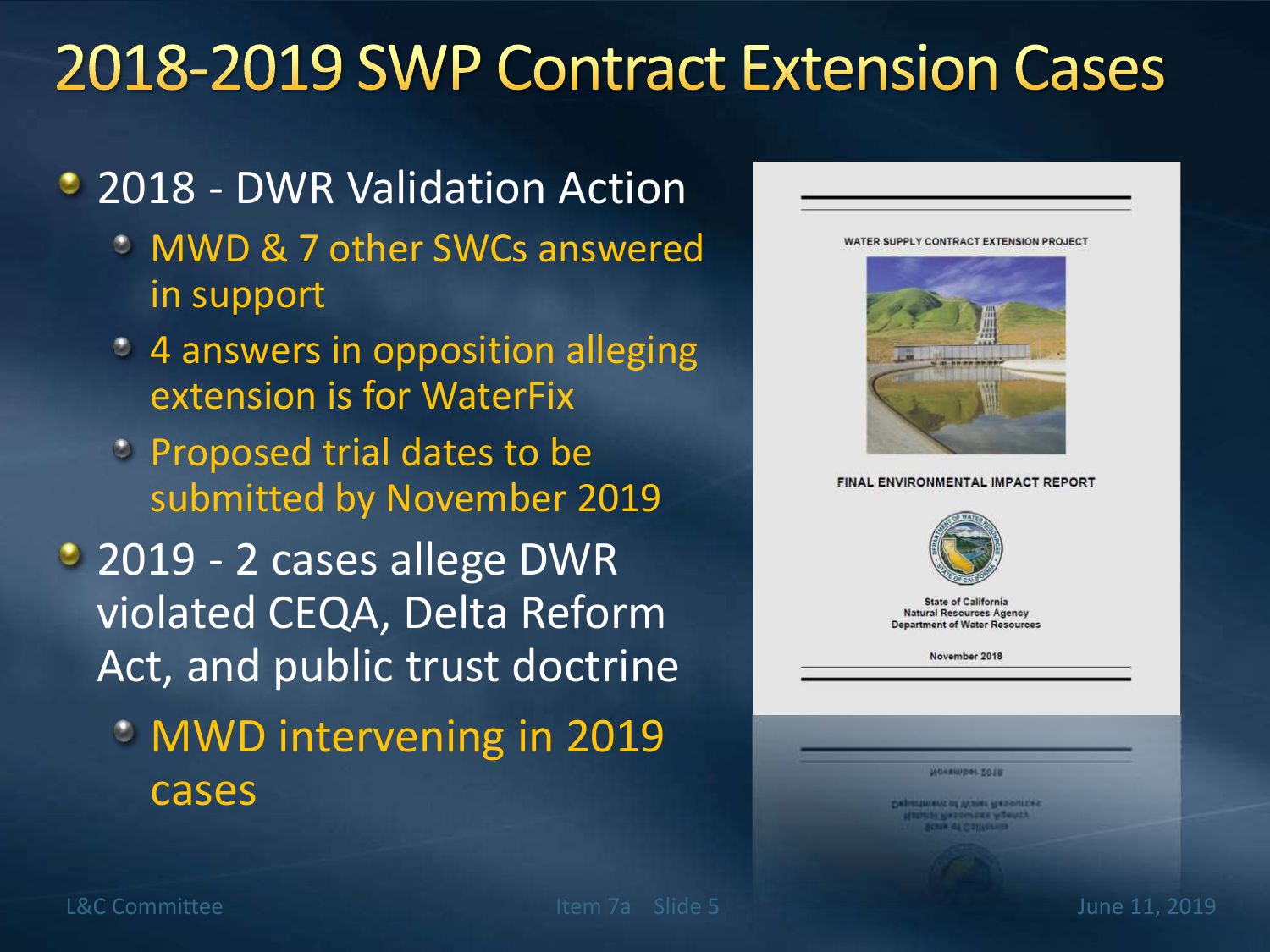## 2019 COA Addendum/CWF No Harm Case

AMANDEM TO THE AGREEMENT BETWEEN THE UNITED STATES OF AMERICA ANS. THE DEPARTMENT OF WATER RESOURCES. OF THE STATE OF CALIFORNIA FOR COOMBINATED OPERATION OF THE CENTRAL VALLEY PROJECT AND THE STATE WATER PROJECT

| 1,211, 1977<br>California<br><b>Charles</b>          |                                                                                                                                                                                                                                                                                                                                                                                                                                                                                                                                                        |
|------------------------------------------------------|--------------------------------------------------------------------------------------------------------------------------------------------------------------------------------------------------------------------------------------------------------------------------------------------------------------------------------------------------------------------------------------------------------------------------------------------------------------------------------------------------------------------------------------------------------|
| <b>Numeria</b>                                       | <b><i>AGREEMENT</i></b>                                                                                                                                                                                                                                                                                                                                                                                                                                                                                                                                |
| <b>DOS</b> AN                                        | to address:                                                                                                                                                                                                                                                                                                                                                                                                                                                                                                                                            |
| $\lambda$<br><b>Extensil V</b><br>Mendetal           | THE EFFECTS OF THE CALIFORNIA WATERER ON CENTRAL VALLEY<br>PROJECT OPERATIONS                                                                                                                                                                                                                                                                                                                                                                                                                                                                          |
| и                                                    | by auf ferenes:                                                                                                                                                                                                                                                                                                                                                                                                                                                                                                                                        |
| <b>Program</b> , 3<br>20 AM DE ATAL                  | THE UNITED STATES BUREAU OF RECLAMATION.                                                                                                                                                                                                                                                                                                                                                                                                                                                                                                               |
| $\mathbb{R}$                                         | <b>und</b>                                                                                                                                                                                                                                                                                                                                                                                                                                                                                                                                             |
| <b>Civilia</b> Tias                                  | THE CALIFORNIA BEFARTMENT OF WATER RESOURCER                                                                                                                                                                                                                                                                                                                                                                                                                                                                                                           |
| $-36$<br><b>Central V</b><br>lay the EV<br>the Delta | This Agreement is moved into the 12 day of CEANAGE<br>2015 hy and between the LINITED<br>STATES BUREAU OF RECLAMATION ("Restaurates") and the CALIFORNIA<br>DEPARTMENT OF WATER RESOURCES ("DWR"), substively the "Perfor."                                                                                                                                                                                                                                                                                                                            |
| ×                                                    | <b>EXPLANATORY RECITALS</b>                                                                                                                                                                                                                                                                                                                                                                                                                                                                                                                            |
| eposition                                            | The Parties have emped into this Agreement is consulmation of the following facto                                                                                                                                                                                                                                                                                                                                                                                                                                                                      |
| Elisäkiego<br>Presenta a<br>water idst               | Reclamation is a federal agency within the Union! States Department of the letterist charged with<br>numering operating, and maintaining the CVP.                                                                                                                                                                                                                                                                                                                                                                                                      |
| - 11<br>Delta Ria                                    | DWR is a state agency within the California Natural Researces Agency requestion for<br>mentrusting, operating, and maintaining the SWP.                                                                                                                                                                                                                                                                                                                                                                                                                |
| that scientif<br>ADMINISTRATION<br>Wasse Pe          | 17971 and Reclamator subscitud the joint petition to add posts of diversion for the State Water<br>Project "TWP" and Control Valley Project "CVP" to the California State Water Research Control<br>Board ("Siate Water Board") for the California Waterfile ("CWP Charge Prisine").                                                                                                                                                                                                                                                                   |
|                                                      | Beilsmatun nebeutred a revised project discreption for the CWF Biological Assocrated to U.S.<br>Fish and Wildlife Service ("CSFW3") and National Matted Fisherine Service ("NMFS") on May<br>24, 2157. On Jane 2, 2017, Berlinswick provided assesspendence to USPWS and NMFS<br>identifying the May 24, 2017, package of changes to the project description as the fitted proposed<br>action for consultation.                                                                                                                                        |
| <b>THE R</b>                                         | CRT is dearbed in the first Euronomousl Impact Report Environmental Impact Statement<br>("EIR/EIS"), and DWR approved in Final Environmental Impact Export ("FEIR"), State<br>Clearinghouse No. 2008012182, as later associate by 'Development After Publication of the<br>Proposed FEIR /sdy 2017," and as may be covered and everyteneesed from time in mos, as well<br>as applicable permits and authorizations such as the 1917 CWY Bulkegoal Opinions, and the 2017<br>CWF Culifornia Endospered Spazian Aut Insidental Take Permit ("CESA ITP"). |

Page 1 of 4

**C** DWR and Reclamation entered agreements in December 2018

**• Commercial fishing groups and** tribe allege violations of CEQA, Delta Reform Act & public trust

**MWD & SWC Monitoring**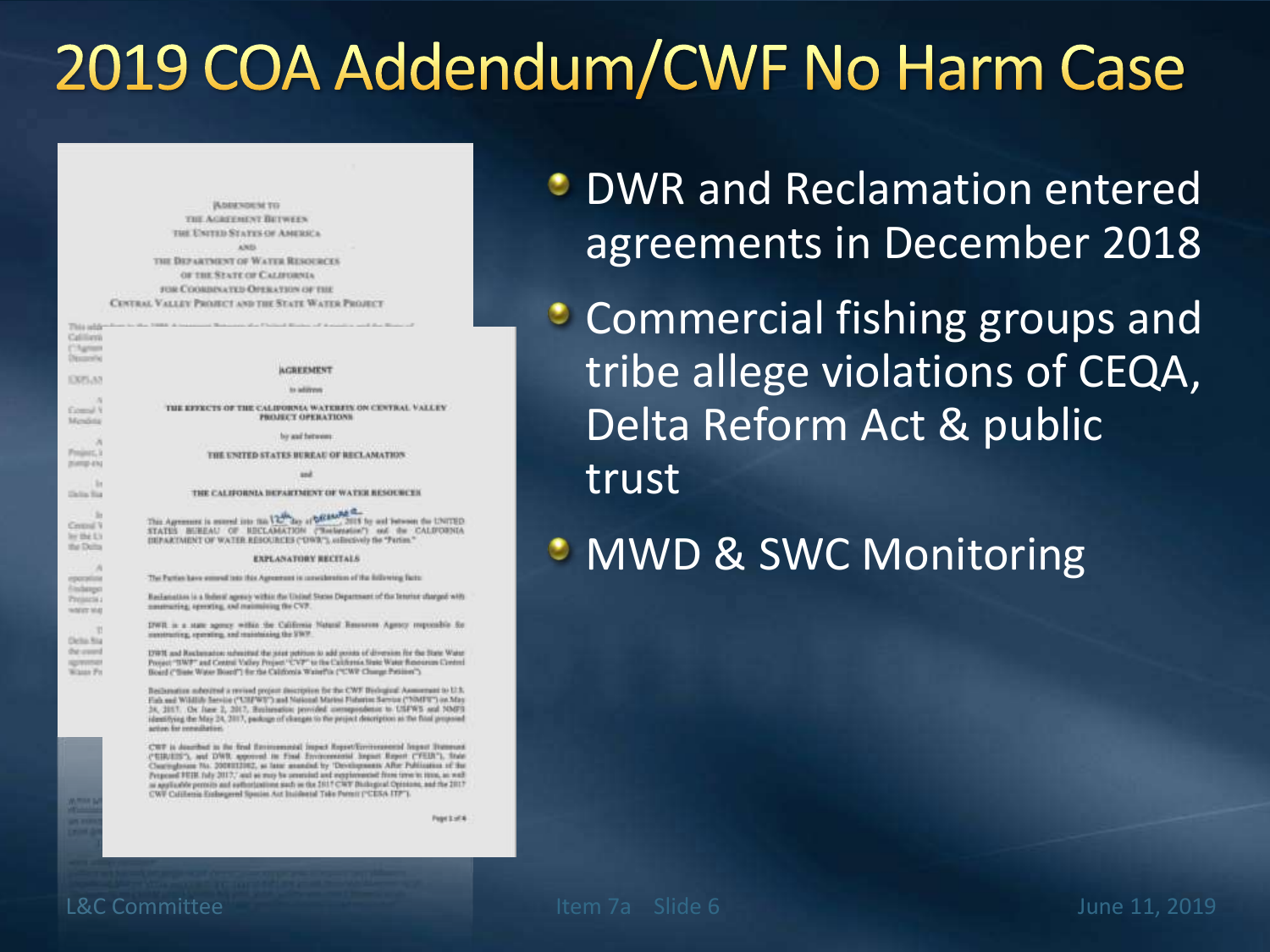# **2008 Oroville FERC Relicensing Case**

- CEQA challenge to DWR's 2005 application to extend FERC license
- **Butte & Plumas Counties and** Plumas County Flood & Water Control Dist.
- **MWD & SWC real parties in** interest
- <sup>2</sup> 2018 Appeal CEQA claims preempted by federal law
- **Cal. Supreme Court ordered** reconsideration in light of recent preemption case
- **Supplemental briefs have been** submitted

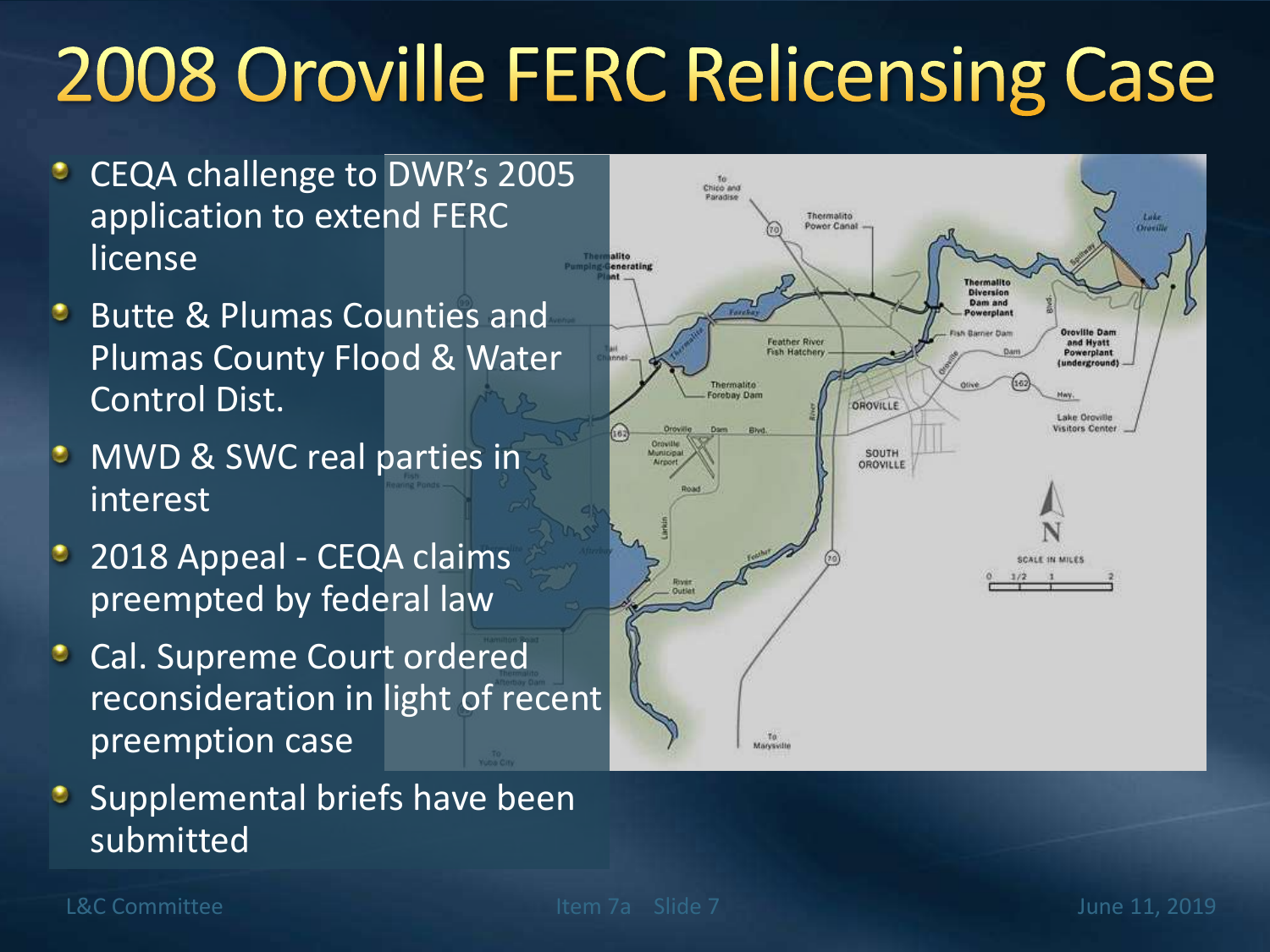## **1995 Monterey Amendment Cases**

Original CEQA and validation action against DWR

- Planning and Conservation League
- **2000 decision found EIR inadequate**
- 2003 settlement  $\rightarrow$  New EIR in 2010  $\rightarrow$  New litigation
	- Center for Biological Diversity; Kern Co. water storage districts
	- 2014 trial decision found 2010 EIR defective in one area
	- Plaintiffs appealed
	- 2016 New Revised EIR  $\rightarrow$  New litigation
		- Center for Food Safety
		- **2017 trial decision upheld Revised EIR**
		- Plaintiffs appealed

Napa

ACWD

Solano

Yuba

ACF/7

SCVWD Oak

Kern

Ventura

**Castaic** 

3

MWD

sbymwb<sub>wa</sub>

4

CVWD

AVEK Mojave

2 Palmdale 1

Tulare

Kings

**CCWA** 

Dudley Empire